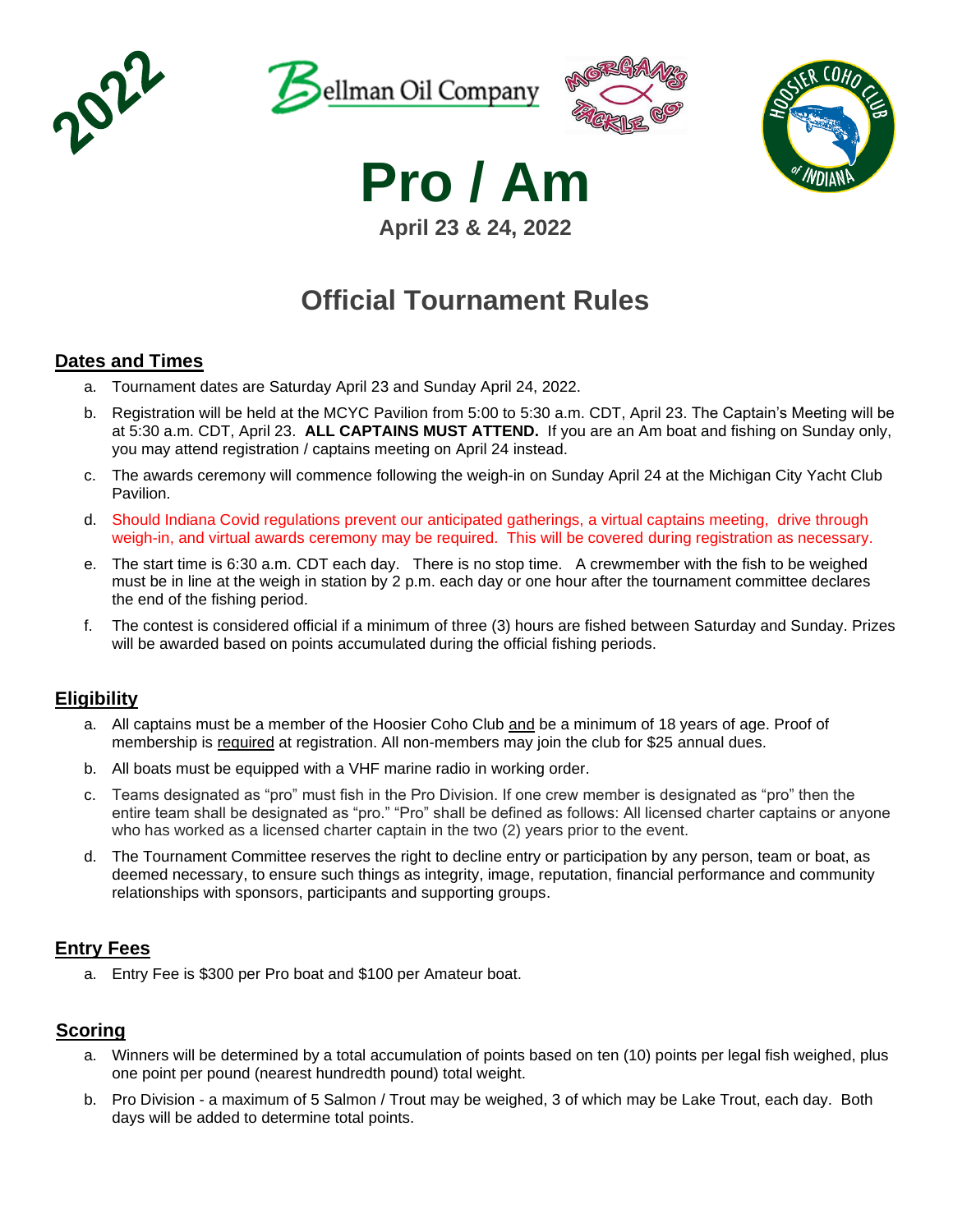c. Amateur Division – a maximum of 5 Salmon / Trout may be weighed, 3 of which may be Lake Trout, each day. The best day will be selected for total points. \*\* Note you may fish one, or both days but only your best day will count. All fish MUST be caught on the day they are weighed.

#### **Prizes—100% Payout**

- a. Pro Division pays out 3 places
- b. Am Division pays out 5 places
- c. Additional places may be payed out depending on participation.
- d. All prizes will be issued to winners at the tournament.

## **Big Fish Contest**

- a. Entry fee is \$50.
- b. One fish may be weighed in each day. The captain designates the first fish to be weighed as the big fish. **No test weighing. No exceptions will be made.**
- c. Payout will be 3 places—all one division. Additional places may be payed out depending on participation.

## **Fishing Rules**

- a. All boats must depart and return to the port of Michigan City, IN.
- b. All DNR state laws and regulations apply while fishing within that states jurisdiction.
- c. DNR rules will apply for the waters being fished. Fish may be released in accordance with DNR rules. This means that you can release a fish when it is first caught and cannot exchange a fish from your cooler for a larger fish, as returning a dead fish to the water would be on violation of the DNR rules.
- d. Once a boat brings aboard the maximum amount of fish per DNR Rules (5 per person) fishing stops. If you net the fish and bring over the gunnel—it's your fish and cannot be released. In order to be released, you must release it without bringing it into the boat.
- e. Maximum number of rods fishing at any time is nine (9). Fishing means "line in the water". One slider per rod will be allowed. Maximum 2 baits per rod. Maximum of 6-foot slider.
- f. All fish MUST be caught on the day they are weighed.
- g. Minimum size for Trout / Salmon is 14 inches. Certified boards will be used at the weigh-in station. **Indiana DNR rules will apply.**

## **Start and Finish**

- a. The tournament committee will use Channel 78 to start and end each fishing period. No lines in the water until the start is announced. All participants should monitor Channel 78 at all times.
- b. You must not depart a one-half mile radius from the pier heads until the announcement of the start of the fishing period.
- c. A crewmember with the fish to be weighed must be in line at the weigh in station by 2 p.m. or one hour after the tournament committee declares the end of the fishing period. Only 5 fish can be brought to the weigh-in station.

## **Protests**

a. Tournament judges will resolve disputes. Their decision will be final.

## **Cancellations**

a. The Tournament Committee may cancel the tournament, when in their opinion, conditions could be dangerous to persons or property. The committee will announce their determination of a delayed start or cancellation 45 minutes before each fishing period. b. After a fishing period has begun, an announcement will be made on